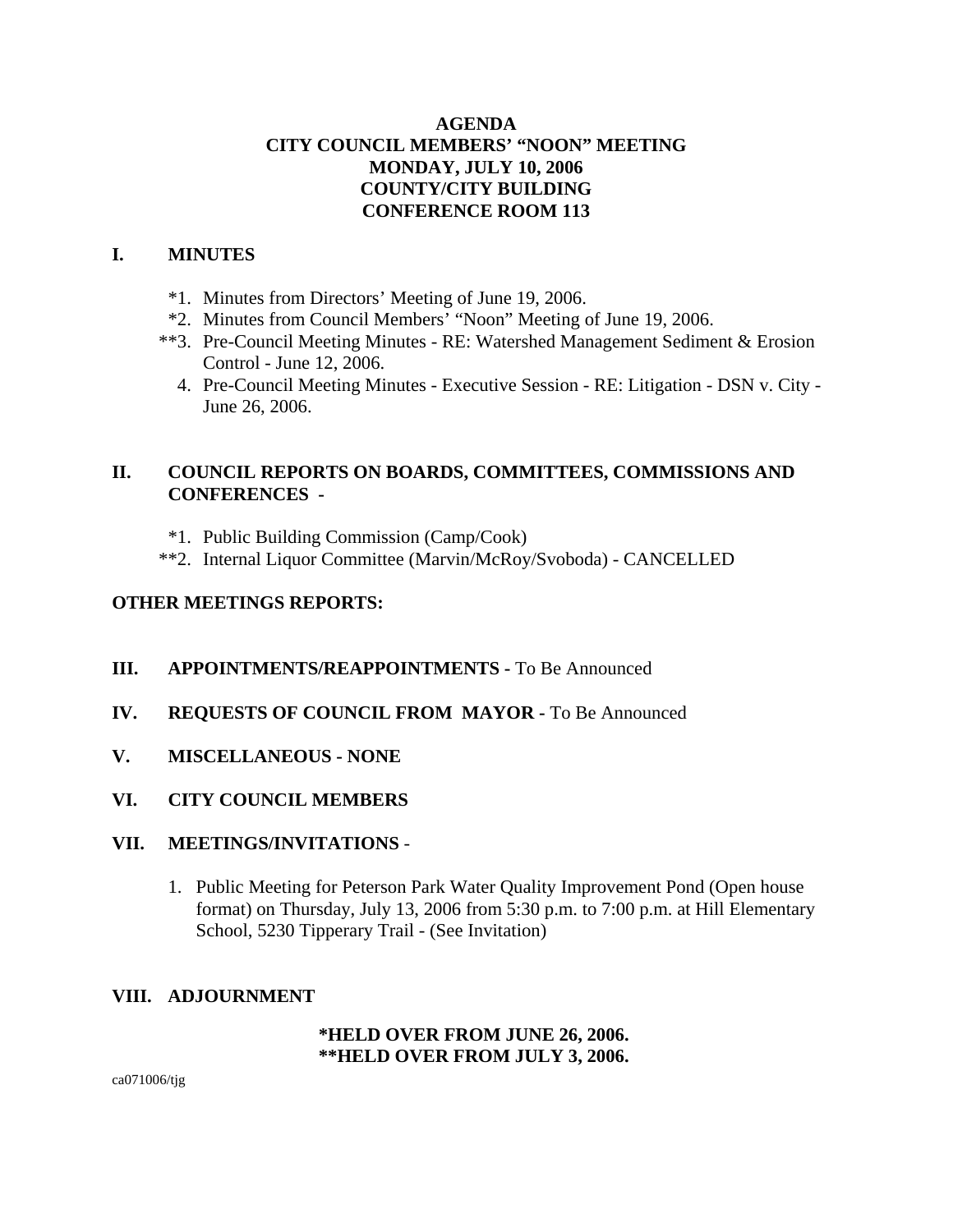## **MINUTES CITY COUNCIL MEMBERS' "NOON" MEETING MONDAY, JULY 10, 2006 COUNTY/CITY BUILDING CONFERENCE ROOM 113**

**Council Members Present:** Patte Newman, Chair; Jon Camp, Ken Svoboda, Annette McRoy. **Council Members Absent:** Dan Marvin, Vice-Chair; Jonathan Cook, Robin Eschliman

**Others Present:** Mark Bowen, Rick Hoppe, Mayor's Office; Tammy Grammer, City Council Staff; Dana Roper, City Attorney; Don Taute, Personnel Director; Police Chief Tom Casady; Don Herz, Deena Winter, Lincoln Journal Star Representative, and Coby Mach, LIBA.

## **I. MINUTES**

- \*1. Minutes from Directors' Meeting of June 19, 2006.
- \*2. Minutes from Council Members' "Noon" Meeting of June 19, 2006.
- \*\*3. Pre-Council Meeting Minutes RE: Watershed Management Sediment & Erosion Control June 12, 2006.
	- 4. Pre-Council Meeting Minutes Executive Session RE: Litigation DSN v. City June 26, 2006.

Chair Patte Newman, by acclamation of the Chair, approved the minutes. No objections were offered.

# **II. COUNCIL REPORTS ON BOARDS, COMMITTEES, COMMISSIONS AND CONFERENCES -**

\*1. **Public Building Commission** (Camp/Cook) — Camp reported discussions included the Health Department, District Energy Corporation and the planned expansion of Court House Plaza. Camp commented the DEC may have to explain the proposals as what is in place now won't be sufficient for the next generation. On security Camp stated the 911 Door/Corridor situation will be the thumb print. The Commission is working on the Art Work-Policy & Display policy for the building. Work has been ongoing on the 233 Building, the old police building, with resurfacing needed. Camp continued saying they're protesting an assessment with the County Assessor on the Northeast Service Center and regarding 'K' Street, the PBC believes Dana Roper will be checking with the County Attorney on ownership as the City and County Board were interested in the common ownership.

McRoy said she read an Omaha World Herald article about the Public Building Commission, which included the topic of the third floor, costs, etc. Camp responded the article had figures he corrected on the cost and is part of the overall master plan to look at how this would be phased in with the Court House Plaza. If enough interest Camp said possibly the PBC could do a space study. McRoy said she has the Master Plan, and reviews regularly, but the article was eye opening. She stated if the numbers are added up it seems to make sense to do with the Court House Plaza and green space saying in the Haymarket, when we had the third floor, we combined and we might be able to open this space up.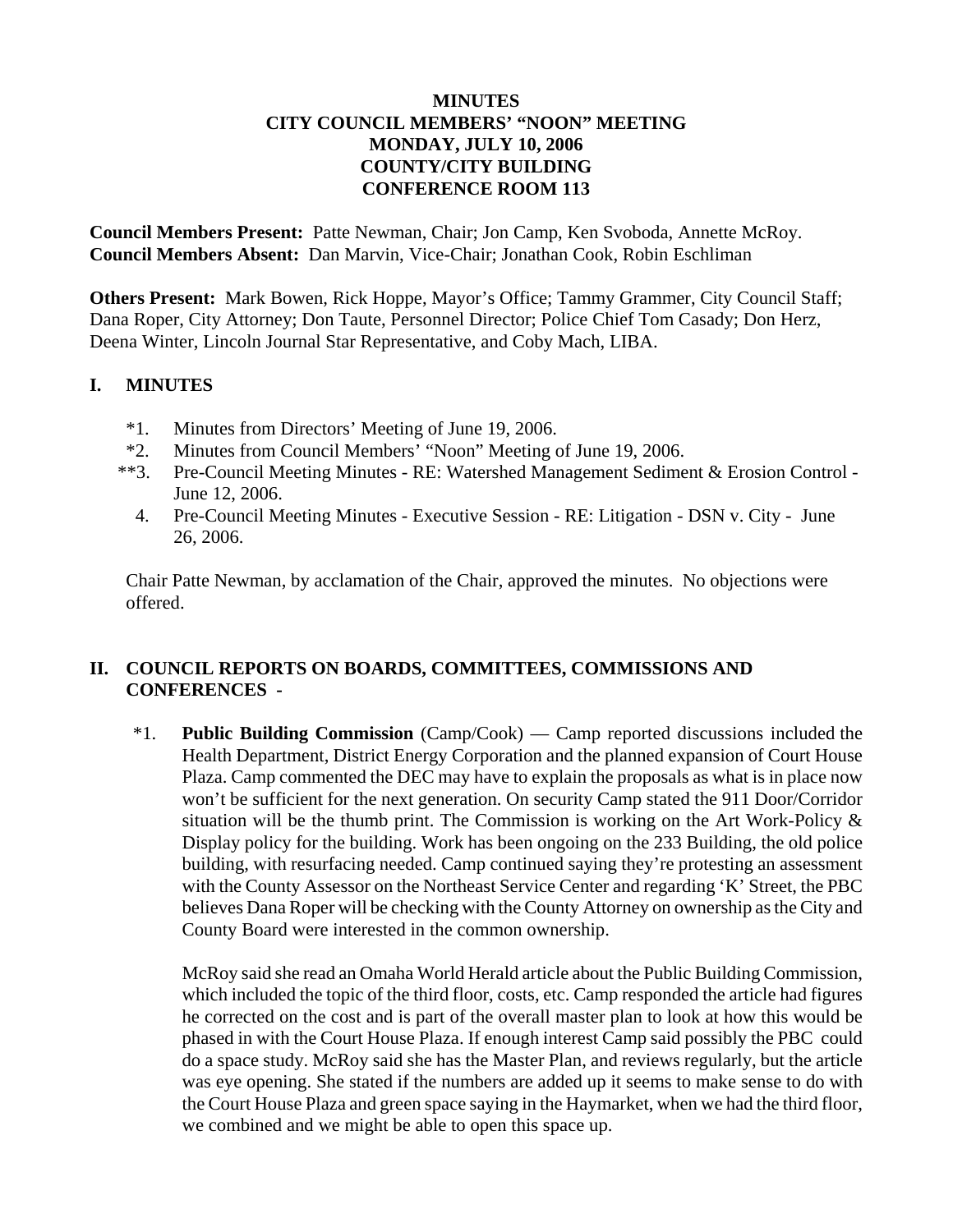Newman added they had also talked about "P" Street and if DEC is expanding facilities. Had talked about offices there as well. Newman stated she believes it is part of the same thing.

Camp said the article didn't address the Public Works project. McRoy stated it was awkward to see how much space there is, stating she didn't know if worth doing a pre-council on, but at some point to review the Master Plan, possibly joining with the PBC. McRoy stated she wants to acknowledge where we are in this area.

Svoboda asked regarding art work, is the Public Building Commission going to set standards for public art? Camp responded Roper did have a draft document and the PBC is trying to get a policy as we get a number of requests. A couple of years ago we had a sub-committee on public art, and have had some Robert Duncan items, and so forth.

## \*\*2. **Internal Liquor Committee** (Marvin/McRoy/Svoboda) - MEETING CANCELLED

## **OTHER MEETINGS REPORTS: - NONE**

## **III. APPOINTMENTS/REAPPOINTMENTS -**

**RICK HOPPE -** Hoppe stated there is Community Forestry, Lincoln Housing Authority, and Personnel Awards, and hope to have something soon on the Cable Advisory Board.

## **IV. REQUESTS OF COUNCIL FROM MAYOR -**

**MARK BOWEN -** None

**ANN HARRELL -** None

**DANA ROPER, City Attorney -** None

#### **V. MISCELLANEOUS - NONE**

#### **VI. CITY COUNCIL MEMBERS**

**JON CAMP** - Camp stated as they have heard from the Fire Chief and suggested taking action at Council's level, using the charter of authority on investigation. He said the Mayor outlined the meeting Taute (Personnel), and LPD, would have with EDM and asked if Council members had received calls and emails as he has. He stated he heard from dozens of fire fighters with concerns, and the sense they want something done. Camp said the Council owes the citizens of Lincoln, and the fire fighters, a response in a positive way, and to have the facts. Hoppe asked if the Personnel Department and the Police investigation can't come to this conclusion? Camp responded it would be better to have a broad base investigation and isn't a matter of not having faith in Chief Casady and the Police Department. Camp continued saying, stepping back there's a lot of misinformation, and lack of information, and they do have a seven year history of things which have gone on. He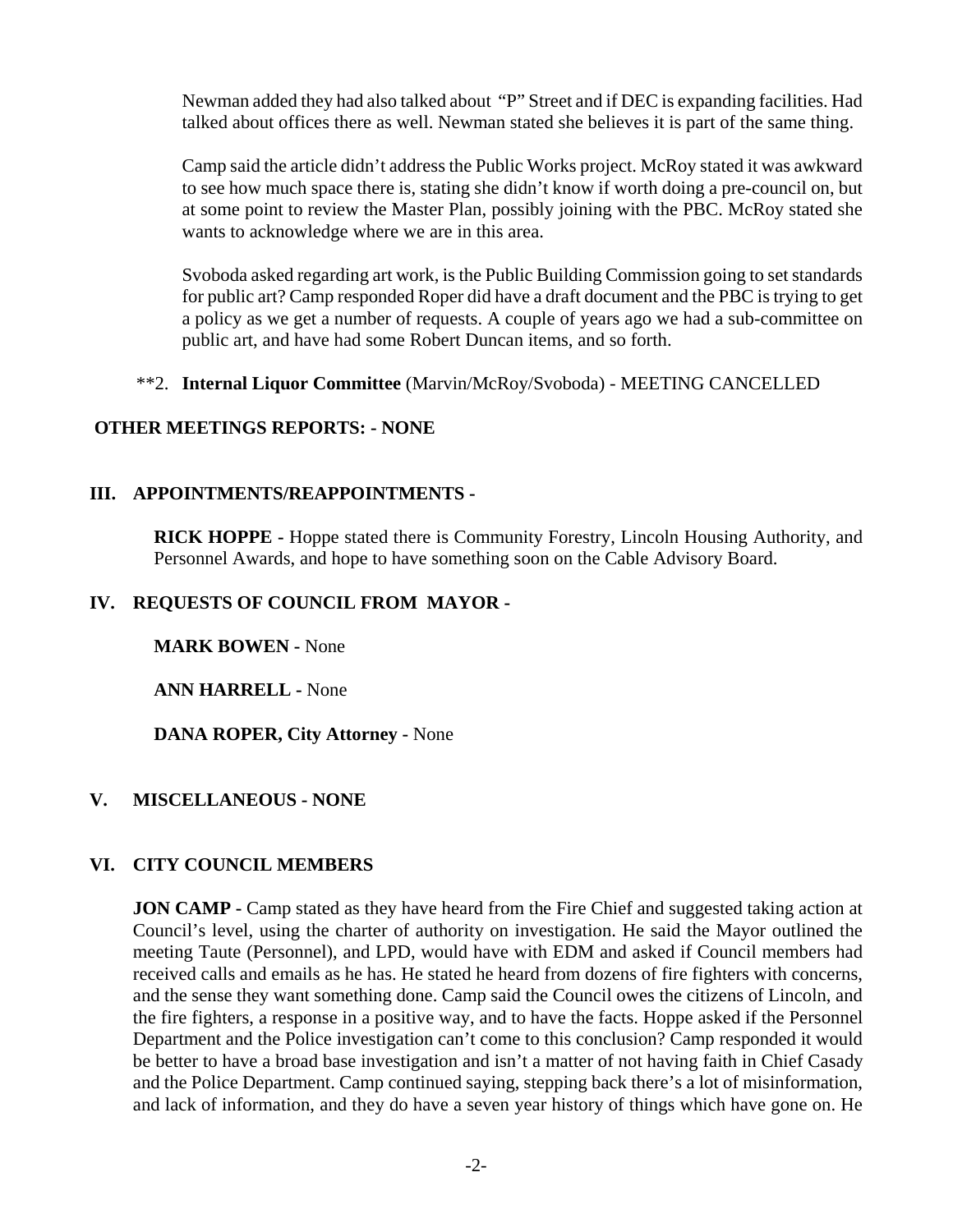stated in the recent fire truck situation, the late charges, he thought Hoppe had made up excuses for the Fire Chief and doesn't want him on the investigation. Hoppe said he thought others would have a different opinion on a man openly running for Mayor and with that kind of effort, and would really think calling a question .... Camp responded that Hoppe is the political campaign manager... Camp stated he told Hoppe, in the Mayor's office, 3 to 4 months ago regarding the ambulance committee to quit bringing politics in. Camp stated Hoppe is writing the Mayor's speeches, he's doing the politics. Camp said, let's have a very unbiased review. Hoppe stated cooperation is needed.

Newman asked Chief Casady if he could tell what he has planned and done? Newman stated she is comfortable with him and the Personnel Director investigating but would like to hear the plans. Chief Casady responded his role is to investigate and determine if laws have been violated, and to collect evidence which might lead to a prosecution if laws were violated. Casady said the Technical Investigations Unit will conduct the investigation. The Unit has been in existence for 22 years and have done all sensitive investigations, many of which led to public figures being charged with crimes, and they are very capable. Casady said his role is not to investigate the management of the fire department, or any personnel matters. The Personnel Director, Don Taute, has the role to investigate personnel matters which might, or might not, lead to discipline of employees. Two distinctly separate investigations. Casady said there is case law revolving the independence of criminals in personnel investigations and we intend to file, having lot of experience in filing of police investigations. Casady said he is perfectly comfortable in conducting the investigation, but understand there will be perceptions regardless of who investigates. Casady stated ultimately it's his obligation to investigate the crimes which occur in the City. He said he could assure everyone this would not be fast enough, as it never is. Casady stated the Council could recall a recent high profile investigation concerning financial mismanagement at the Malone Community Center. For months people expressed concern over the length of the investigation, but we cannot do this type of investigation overnight, with the Council having his assurance it will be thorough, impartial, and won't be colored by any kind of other considerations, whatsoever.

Newman asked if Casady feels this investigation is like any other criminal investigation with the investigators giving their best? Casady answered his part is a relatively straight forward investigation to determine if any crimes have been committed in connection with the fire trucks, the bids, the acquisition, and the items surrounding these topics. He stated he does not intend to go on a fishing expedition, and this investigation is a narrowly focused investigation. Right at the moment Casady said he knows basically what he read in the paper and he thinks there's enough information there to look into and determine if any crimes have been committed.

Svoboda stated he assumes Casady has the ability to pass the case to the State Patrol, or other outside agency, if he feels there is going to be a public perception it's just an internal investigation? Casady responded they could if they felt the need, adding if he felt a need to have another law enforcement agency involved along with, or instead of his department, he would discuss with the Mayor. He stated he has gone over the pros and cons, as he's sure the Council has, and will be subjected to criticism, referring to the City of Lincoln, either way. Casady reiterated he's comfortable with the course chosen and thinks having this investigation gauged by people who are competent is a wise move. Casady said this is not saying a crime has been committed, do not know and do not want to pre-judge. Will leave to the investigators but stated he is confident that the case will be handled like any criminal investigation. The Department has a long track record of doing this with some very high profile cases, and involving some highly placed officials in our community and our government.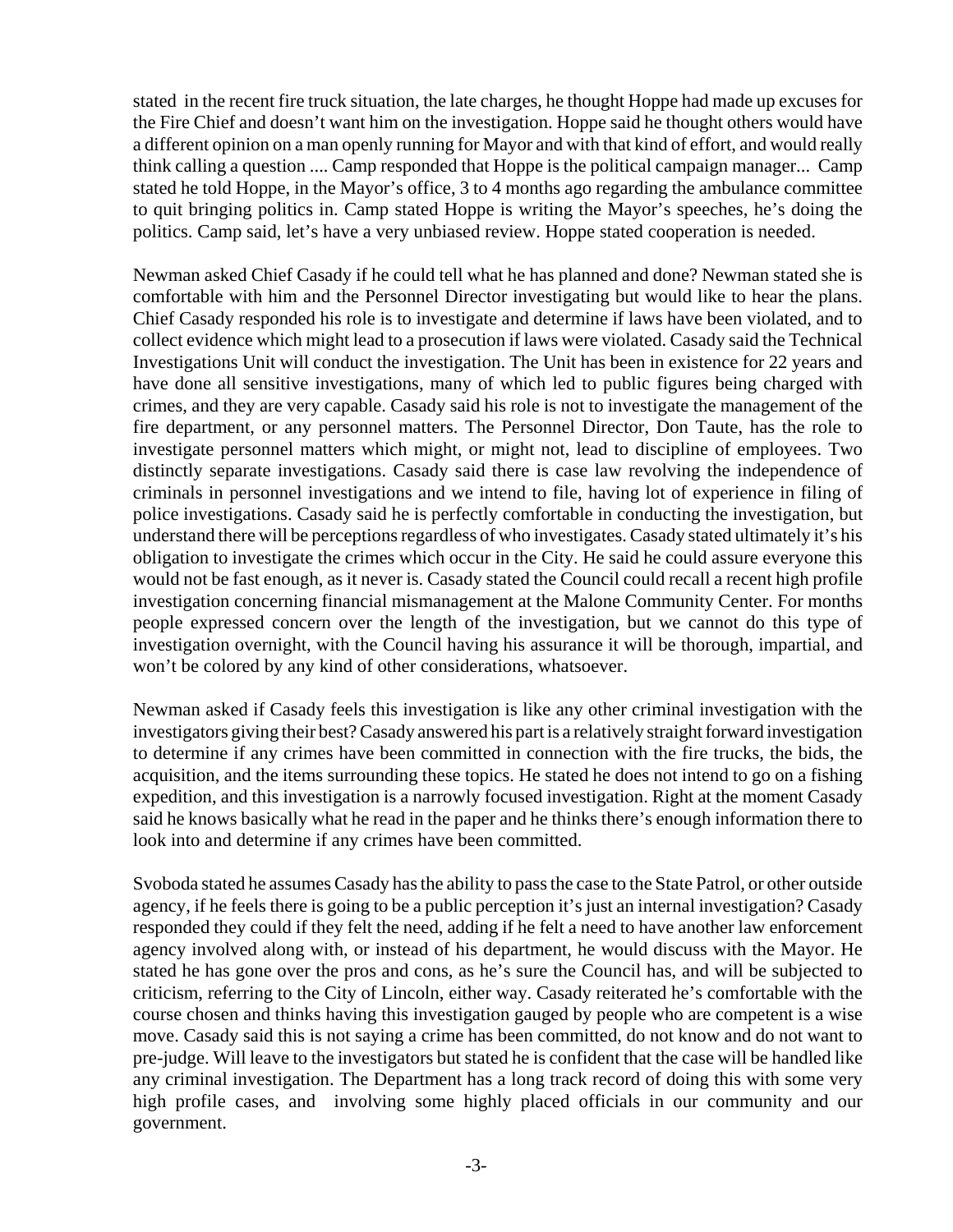Svoboda said in order to reduce, or eliminate, the public's perception of just an internal investigation is there the chance to have a State Patrol investigator work along side police investigators, so there's an outside oversight as well? Casady said they could ask, but thinks it's too soon to say whether they will or not. Casady stated he scheduled a meeting with staff, criminal investigators, to discuss roles and what is expected. Casady thinks it's a little preliminary to make these decisions, but assured everyone when investigations are done they share all investigative reports with the Lancaster County Attorney, who is the person responsible for prosecuting. He added other than review by the Police Department, the work will be investigative, conducting interviews, researching documents, testimonial evidence, and physical evidence. The results found, and reports produced, will be delivered to the Lancaster County Attorney's office, as they always are for a case.

Camp said he thought, as he brings it to his colleagues, not so much to focus on criminal acts, but for example fire captains who didn't want their names used, and thought an environment where fire fighters and others can, on a confidential basis, talk to a third party and in that way facts can be gained. Camp stated he's afraid if this isn't employed there would be a hesitancy for some people to talk to other City employees. Camp said he wants to get the facts out, letting individuals come forward on a private basis, so we can look at the management of our Fire Department.

Newman said she doesn't think it's proper for the Council to speculate, and wants to be very cautious in talking about any personnel issue, unless it is in executive session. Taute agreed stating he has asked for a taped copy of Camp's show as he didn't know about the show and what was said until this morning, with some comments totally unrelated to the matter of the fire trucks. Taute continued saying he's charged with the administrative enforcement of the personnel code. Chapter 228, the Charter Article 9 Section Four, and 276030 of the Personnel Code. He stated he was given the responsibility of dealing with conduct relating to an individual's performance in the capacity as a Lincoln City employee. Taute stated he's not sure how far it will go as there are numerous people to talk with to determine the exact involvement. Taute said Camp may be one of them as Camp stated he received calls from some employees regarding issues related to the fire trucks. Taute said he would be asking Camp for names of people who have talked to him over the course of the last two years, if it goes that far. He stated to have the names, when the conversations took place, and to have conversations with them to find out what they knew about individuals who were involved. Taute said this matter is aside from what Chief Casady is looking at from a criminal standpoint. We often times have employees charged with a crime, but they don't need to be convicted before we can take personnel action against them. Taute said now, we're talking about two different issues. He gave example of an individual who was charged with theft by deception and before there was ever a trial we terminated his employment. Taute said he ultimately was acquitted of the charges but still doesn't have a City job. Taute stated he believes he can conduct the investigation appropriately and he is not going to be throwing names out right and left. If individuals have asked for confidential protection will see to it when possible. He stated if it gets to the point of personnel action against an employee, or employees, they will be required to be a witness, and at some point in time their identity is going to come out. Taute said he can't do anything about this as this is how the process works. Taute stated he doesn't intend to let Mr. Max's confidence taint this whatsoever because it's totally unrelated to what his position is, and if he cares to impugn Taute's integrity would deal with that on another basis, another forum.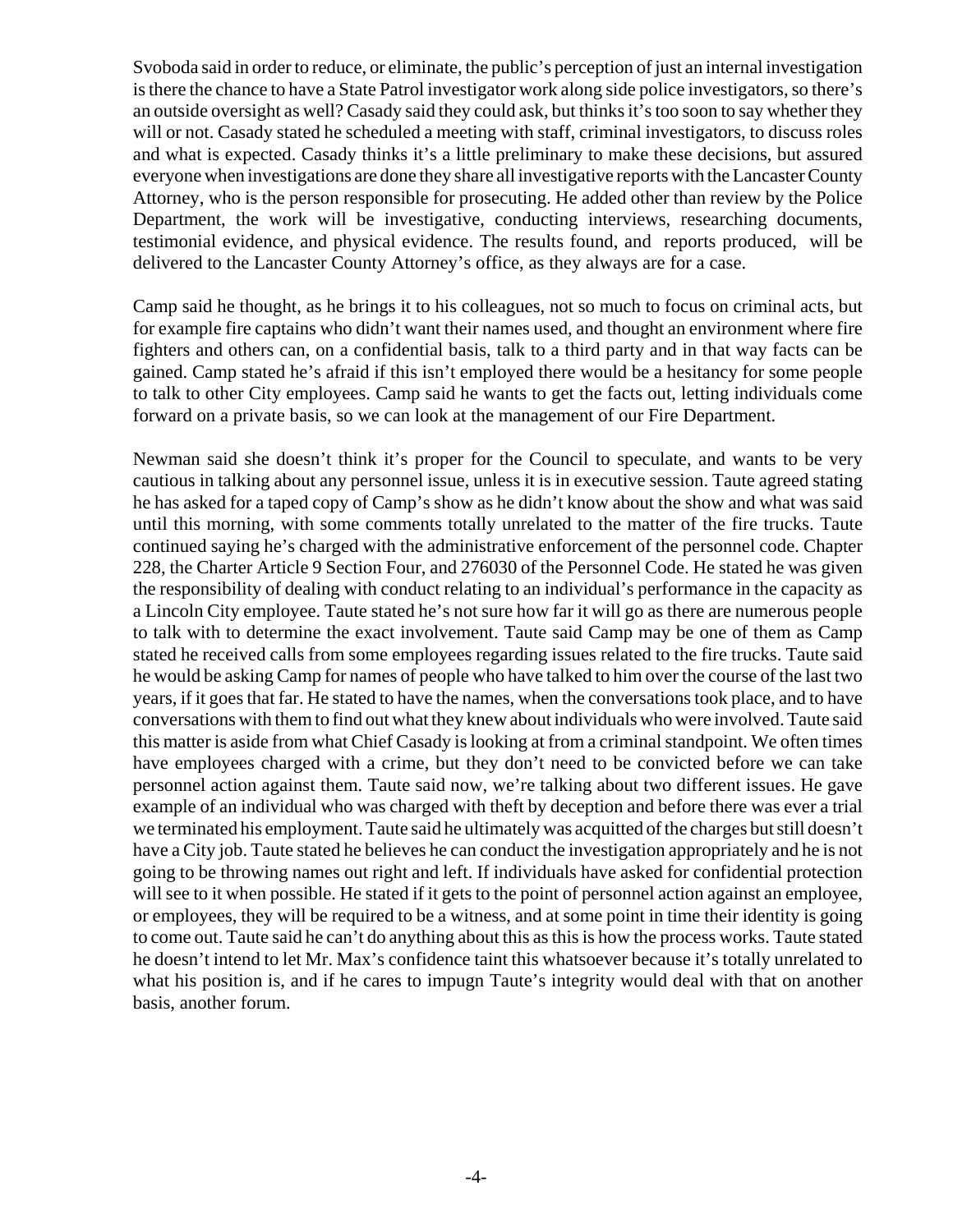Svoboda stated the police department has the ability to go to the State Patrol, and asked if there's an understanding it was an internal perception, investigation, what outside agency does Personnel have as doing an alternate investigation or being a co-investigator? Taute said he really doesn't have the ability as Casady does. Really isn't anything comparable but would look, perhaps, to another governmental entity. Taute stated he is the City and the County Personnel Department, so can't go to the County, but have used private investigators on Workmen's Comp, potential fraud, but that's not involved in this investigation.

Camp said he appreciates Taute's distinctions but his concern is individuals who approached him and concerned they remain anonymous. Camp stated he wants to see that however this is reviewed, and he includes management as this is a good point in time when we have the ambulance system, the fire trucks, and other situations over the last seven years. He stated these individuals need a forum, or situation, where they can speak anonymously, otherwise they'll not come forward, as they haven't in the past. Camp said he wants the facts out and if we don't have an environment that is conducive, without a fear of retribution, and not saying Taute would have retribution, but trying to put himself in their shoes, what they communicated, and their concerns.

Taute replied it sounds as if Camp's focus is getting much broader than what the focus of this investigation would be. Taute stated they would be looking at allegations with regard to matters relating to the representation of whether fire trucks meet specifications and whether certain people received certain directions regarding the trucks. Taute said Camp seems to be going back seven years, and having issues regarding the entire EMS operation. Taute stated he's not going down that road, but if the captains have issues with the specs, and have heard things, this would be his focus. Taute would suggest it is Chief Casady's focus as well with respect to this contract, and any violations of criminal statutes. Camp asked as of now are we in any investigation, looking into the internal affairs of the Fire Department and how it's been managed? Taute replied as it would relate to specifications and certain representations made with regard to whether those were, or were not, complied with, there may be some but it's not going to go to whether or not there was mismanagement at any point prior. Camp asked Taute if he was just focusing on anything related to the fire truck purchases? Taute said he's not going to engage in a performance audit, if that's being asked, or an audit of the management of the department. Bowman asked Camp if he would like to review the entire Fire Department over the last seven years, or anything and everything?

Camp said he thinks there's two things beyond what's been described. Number one is immediate investigation, looking into how management practices have gone on. Secondly, to do a performance audit for the Fire Department with the idea of operating more efficiently. Camp said with the investigation presently he believes the fire truck specifications, late penalties, those are the tip of the iceberg.

Bowman said he would suggest Camp take an opportunity and visit with the Mayor directly. Camp replied he tried last month but you (Bowman) sat in on the meeting. Bowman reiterated Camp should take the opportunity to visit with her, as things are different. Camp thought possibly an executive session would be needed and said for his colleagues would think we need to do more in-depth.

Newman said the case in point is the fire trucks and thinks Bowman is correct, Camp needs to talk to the Mayor if he thinks it should be more in-depth. Camp asked Svoboda and McRoy for their thoughts. Svoboda said he wants to see where personnel and the criminal investigations go and can discuss at some time as to whether this Council feels a need to do a more in-depth investigation. Svoboda said he knows what Camp is looking, and asking, for. On the performance audit Svoboda said he would want one, as it has been proposed for the last couple of years, but would like one on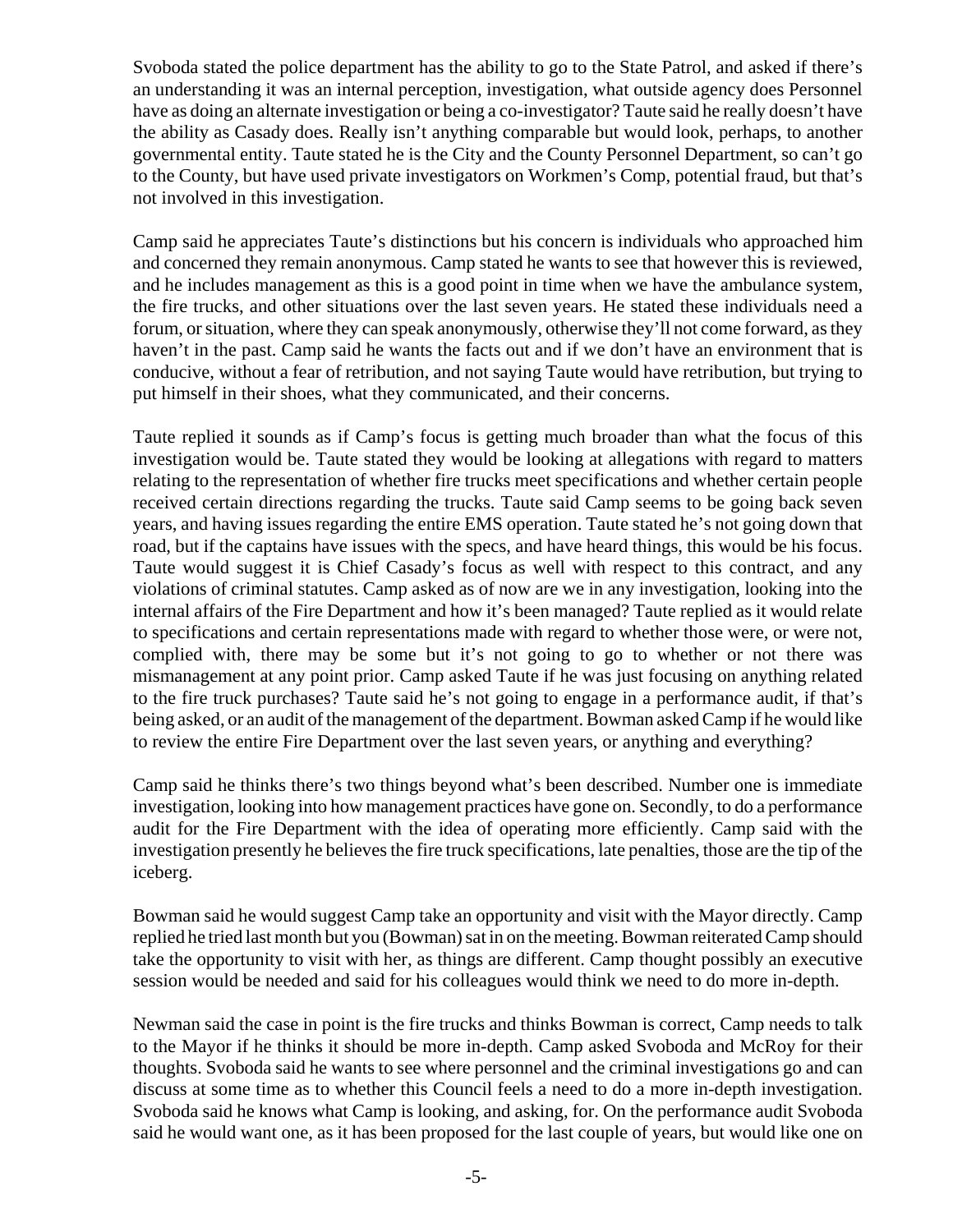a system wide basis, identifying the biggest concerns. Svoboda said if the Fire Department is our biggest concern we have a performance auditor on staff, if that is the direction we would go. If it happened to be another department having the largest need for performance auditing, then that's where we should focus our efforts. Svoboda said he didn't know if he wants to make a commitment now that performance auditing in the Fire Department is the first and only place we would go.

Newman stated she thinks we're too short handed now to be discussing. McRoy stated the first step was to wait and see what Taute and Casady come up with and then incorporate the second step. The first step is the most important item on people's minds and we need to restore the credibility first regarding the fire truck issue.

Svoboda said he thinks the frustration probably sensed from a number of Council members is due to the Mayor's press conference last Friday, and Council not knowing. He stated there were three Mayoral staff people in and out of Council budget meetings, and Council saw some of the Mayor's staff around lunch, and also members could have been taken individually aside and told the Mayor was going to have a press conference. At the conference information was released that the Fire Chief would be asked for his resignation, an internal investigation was announced, etc. Svoboda said Council would have appreciated communication as opposed to the Mayor coming into our executive session to say she had a press conference and now was telling the Council. Svoboda said people called after viewing on TV saying it was announced the Mayor said she was going, at that time, to tell the City Council. Svoboda said people asked if he knew before the media heard. He believes this was Council's frustration, and is not the first time Council has heard through the media.

Bowman said as the Mayor said to Council, if she, or anyone had known there would be a break between your budget and executive sessions, believes the Mayor would have come down. Svoboda thought this was a major issue, when the Mayor enters and requests an executive session, or, as Newman was pulled out in the morning to rearrange a schedule, even then if someone said to the chair there was something very important to discuss. Newman said she received information fire was coming at the end of the afternoon, and then at lunch heard fire would be rescheduled.

Bowman said on Friday meetings begin to evolve up until 2:00 o'clock. Svoboda understood but reiterated his opinion there would have been time to break into the Council's session or if Bowman, or anyone, would have told Council what would happen within the next hour, so we would have heard it first. Bowman said it's after the fact but if there would have been a break on Friday they would have done this.

Newman said the Council is unified on this issue, and were frustrated. Camp said he heard about it around press conference time and the Mayor's office had ample time to announce. Newman said by the same token, two Council members knew a fire truck was broken in St. Louis, with others not knowing, so there's some lack of communication on all fronts, and it is a problem. She stated everyone has to communicate with one another and not leave people out in vacuums.

# **JONATHAN COOK - Absent**

#### **ROBIN ESCHLIMAN - No comments**

**DAN MARVIN - No comments**

# **ANNETTE McROY - No comments**